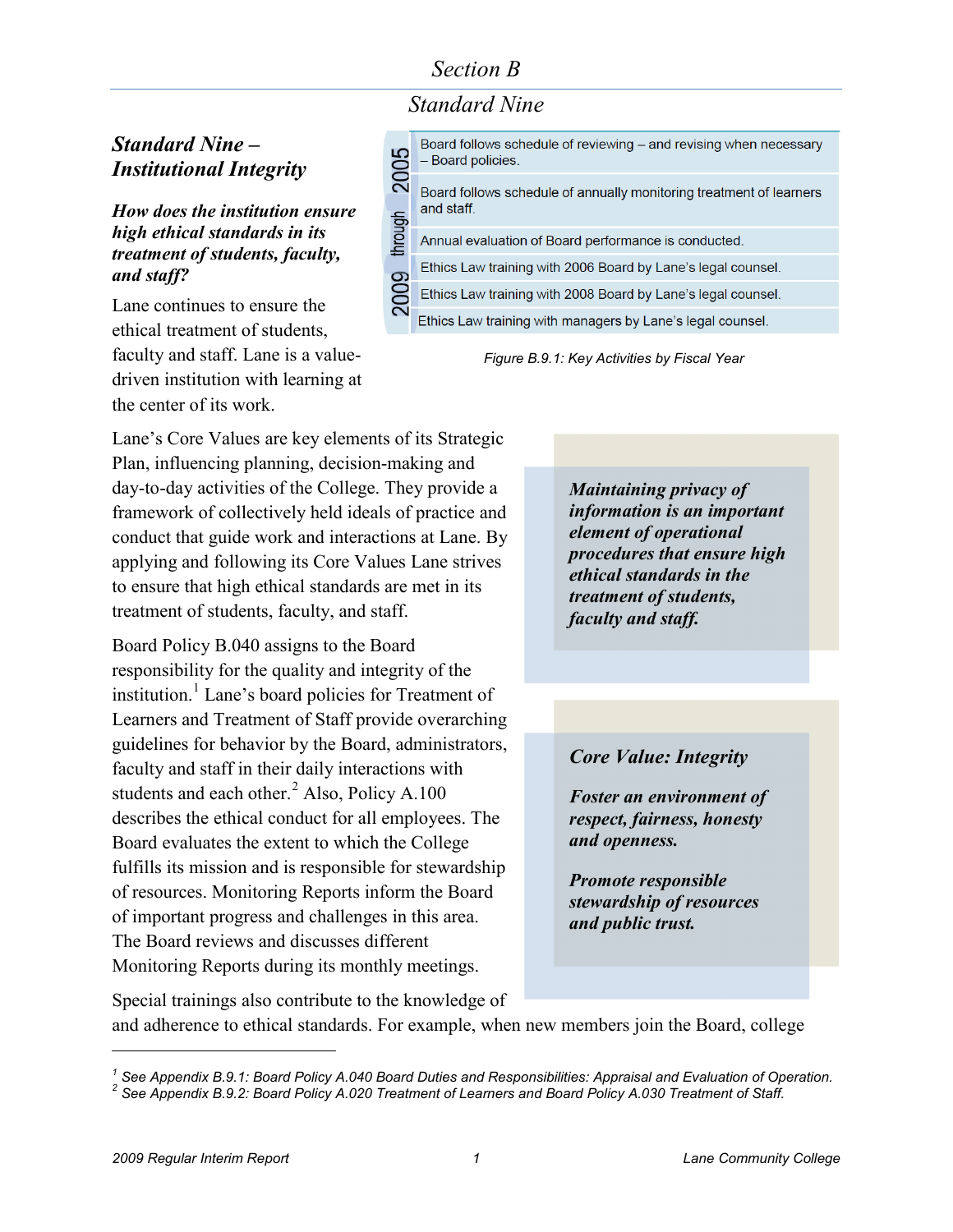## *Section B*

# *Standard Nine*

legal counsel conducts a training related to Oregon ethics laws as they relate to the Board. Legal counsel also makes periodic presentations about Oregon Ethics Guidelines to managers.

#### **Summary**

Lane's Board continues to monitor policies and make appropriate adjustments to ensure institutional integrity. Lane continues to place high value on institutional integrity and the ethical treatment of learners and all employees. In addition to the policies and procedures that are in place to guide this, there also are procedures for redress of wrongs. The College continues to be committed to open and transparent operations with clear accountability for decision-making in its service to the community.



*Figure B.9.2: Lane's Board of Education, September 15, 2009*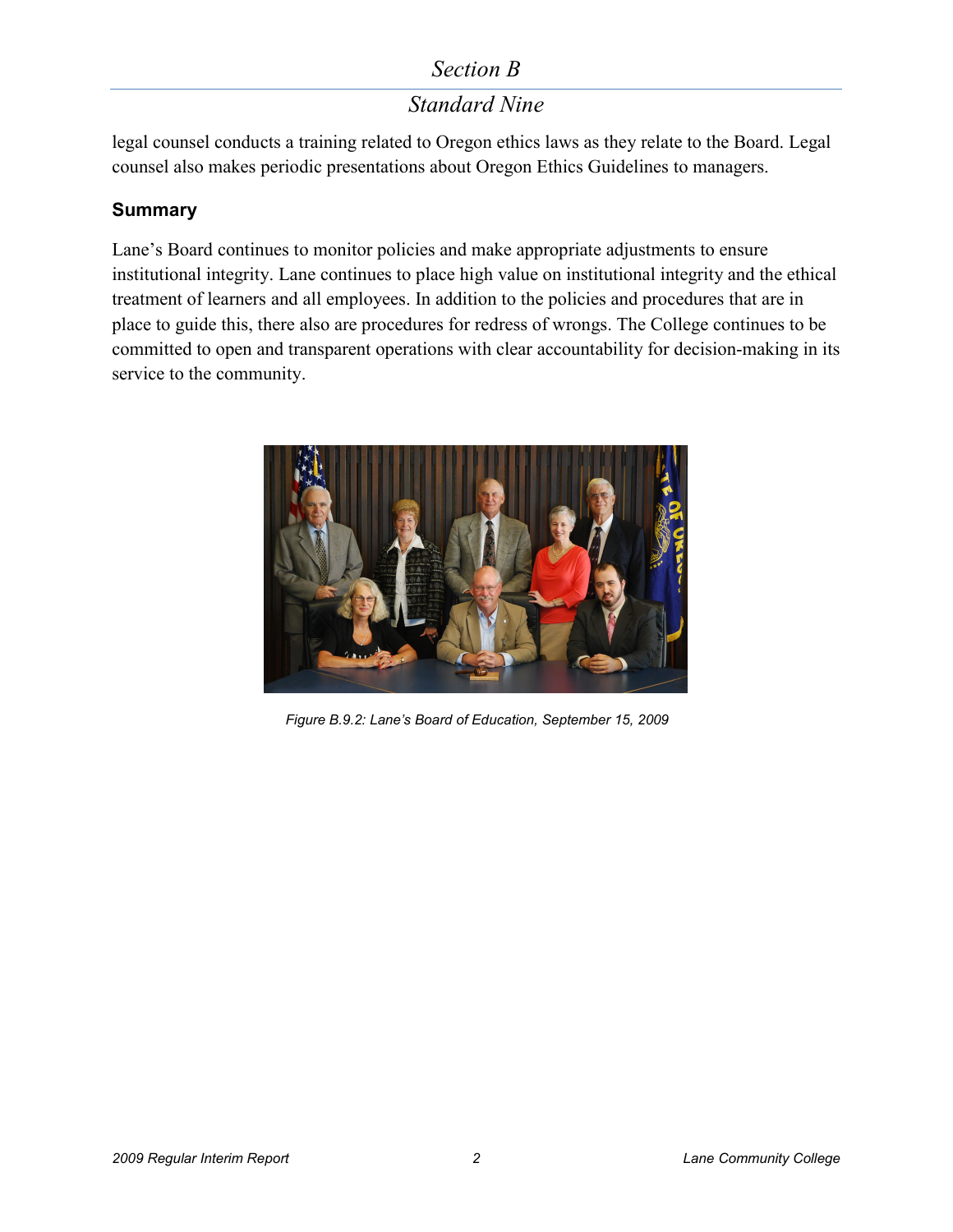### *Appendices*

### *Appendix B.9.1: Lane's Board Policy A.040 Board Duties and Responsibilities: Appraisal and Evaluation of Operation*

#### **POLICY NUMBER: B.040**

#### **POLICY TYPE: GOVERNANCE PROCESS**

#### **POLICY TITLE: BOARD DUTIES AND RESPONSIBILITIES: APPRAISAL AND EVALUATION OF OPERATION**

The board of education is ultimately responsible for the quality and integrity of the institution. It establishes broad institutional policies and delegates to the president the responsibility to implement and administer these policies.

The board of education shall:

- 1. Regularly review and approve the college's vision, mission, and core values and ensure that they guide the operation of the college.
- 2. Evaluate the performance of the organization and the quality of the educational program in terms of the vision, mission, and core values of the college.
- 3. Ensure that the necessary resources are in place to provide for effective institutional research, evaluation, and planning processes

ADOPTED: November 9, 1998 APPROVED: November 12, 2003 REVIEWED: November 6, 2007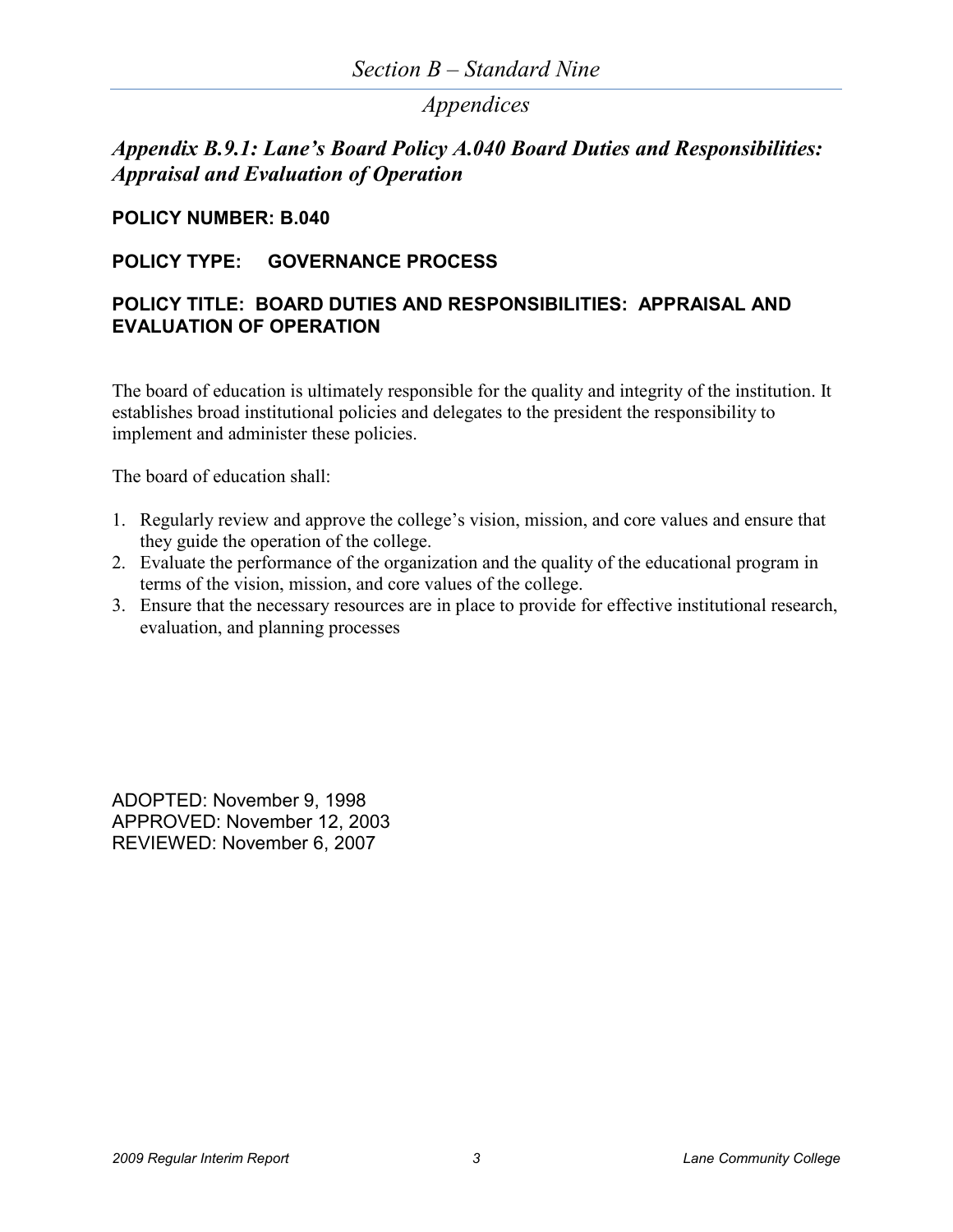## *Appendices*

### *Appendix B.9.2: Lane's Board Policy A.020 Treatment of Learners*

#### **POLICY NUMBER: A.020**

#### **POLICY TYPE: EXECUTIVE DIRECTIONS**

### **POLICY TITLE: TREATMENT OF LEARNERS**

With respect to interactions with learners, the president shall assure that procedures and decisions are safe, respectful and confidential.

Accordingly, the president shall assure that:

- 1. The institution represents itself accurately and consistently to prospective students through its catalogs, publications and official statements.
- 2. Admissions information forms avoid eliciting information for which there is no clear necessity.
- 3. Methods of collecting, reviewing, transmitting, or storing information about learners will be protected against improper access in compliance with federal and state regulations.
- 4. Facilities provide a reasonable level of privacy, both visual and aural.
- 5. The college environment is welcoming and accepting to all learners.
- 6. Learners have a clear understanding of what may be expected from the services offered.
- 7. Learners are informed of their rights and responsibilities and are provided a process to address grievances.
- 8. There is adequate provision for the safety and security of learners.

ADOPTED: November 9, 1998 REVISED: April 12, 2000 REVISED: May 12, 2004 REVIEWED: July 11, 2007